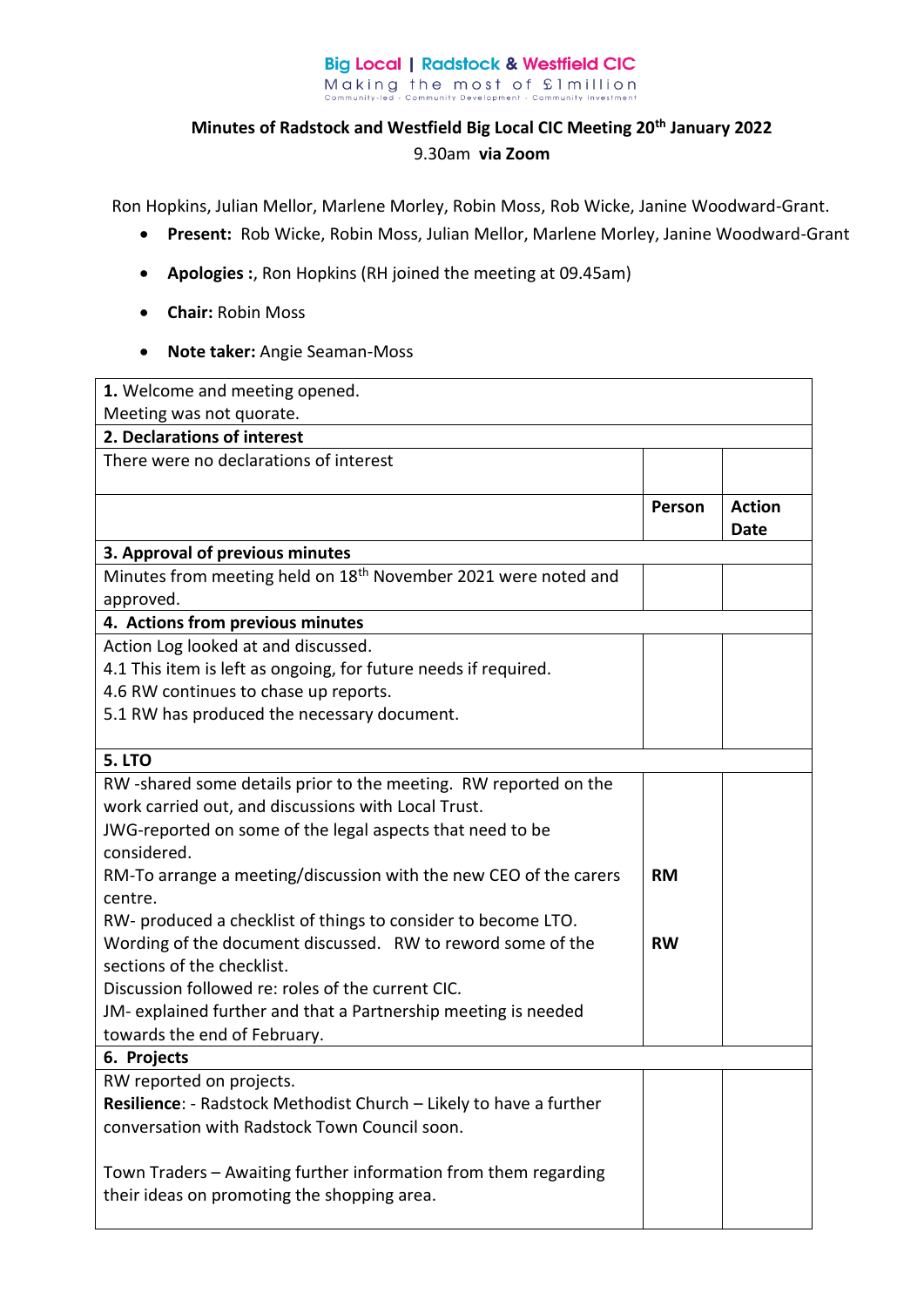## **Big Local | Radstock & Westfield CIC** Making the most of £1 million<br>community-led - Community Development - Community Investment

| <b>Small Fund:</b> No further applications. $RW$ – reminded that this is the |           |  |
|------------------------------------------------------------------------------|-----------|--|
| Dragon's Den funding and asked what the plan is for Dragon's Den.            |           |  |
| Discussion followed re: Dragon's Den and it was agreed that we look          |           |  |
| to hold a Dragon's Den event possibly early July. RW to advertise this.      | <b>RW</b> |  |
| JWG- suggested it might be a good idea to still offer a small sum to         |           |  |
|                                                                              |           |  |
| allocate to small fund projects prior to a Dragon's Den event.               |           |  |
| Schools Capital Grant: RW reported, awaiting final signatures from           |           |  |
|                                                                              |           |  |
| school, then funds can be paid.                                              |           |  |
| 7. Plan 3                                                                    |           |  |
| RW reported on a meeting with Local Trust and that we are now                |           |  |
| awaiting official confirmation of acceptance of plan 3.                      |           |  |
| HH payment is scheduled to go out next week.                                 |           |  |
| JWG- explained money transfers and issues from end of plan 2 to the          |           |  |
| beginning of plan 3.                                                         |           |  |
|                                                                              |           |  |
| 8. Finances                                                                  |           |  |
| Finances discussed and agreed.                                               |           |  |
| JWG- explained finances and the process linked to the end of plan 2          |           |  |
| and the start of plan 3.                                                     |           |  |
|                                                                              |           |  |
| 9. Hope House                                                                |           |  |
| Discussed in item 7.                                                         |           |  |
| <b>10. AOB</b>                                                               |           |  |
| Local Trust events and workshops can be found on                             |           |  |
| https://localtrust.org.uk/big-local/events/<br>highlighted and noted.        |           |  |
|                                                                              |           |  |
| South West Big Local networking via Zoom on Wednesday 2 <sup>nd</sup> March  |           |  |
| 2022 10am                                                                    |           |  |
|                                                                              |           |  |
| Sat $21^{st}$ May 2022 – event in Exeter.                                    |           |  |
|                                                                              |           |  |
| JM- Partnership reviews JM to re email this to members.                      |           |  |
| Next partnership date TBC.                                                   |           |  |
|                                                                              |           |  |
| RW- Office 365 and zoom accounts. Local Trust are continuing with            |           |  |
| the zoom account at present and will revisit this at a later date.           |           |  |
| It was agreed to upgrade to office 365.                                      |           |  |
|                                                                              |           |  |
| $RW$ - Nest pension scheme $-RW$ went through a list of questions            |           |  |
| required by the pension provider, all questions answered and board           |           |  |
| agreed with compliance. Board nominated RW to complete the form.             |           |  |
|                                                                              |           |  |
| RW- Journal articles – RW will produce a list of pros and cons re;           |           |  |
| having a monthly journal article, and it was agreed to have some time        | <b>RW</b> |  |
| to consider these.                                                           |           |  |
|                                                                              |           |  |
|                                                                              |           |  |
| Reminder of RW work mobile number<br>07901950114                             |           |  |